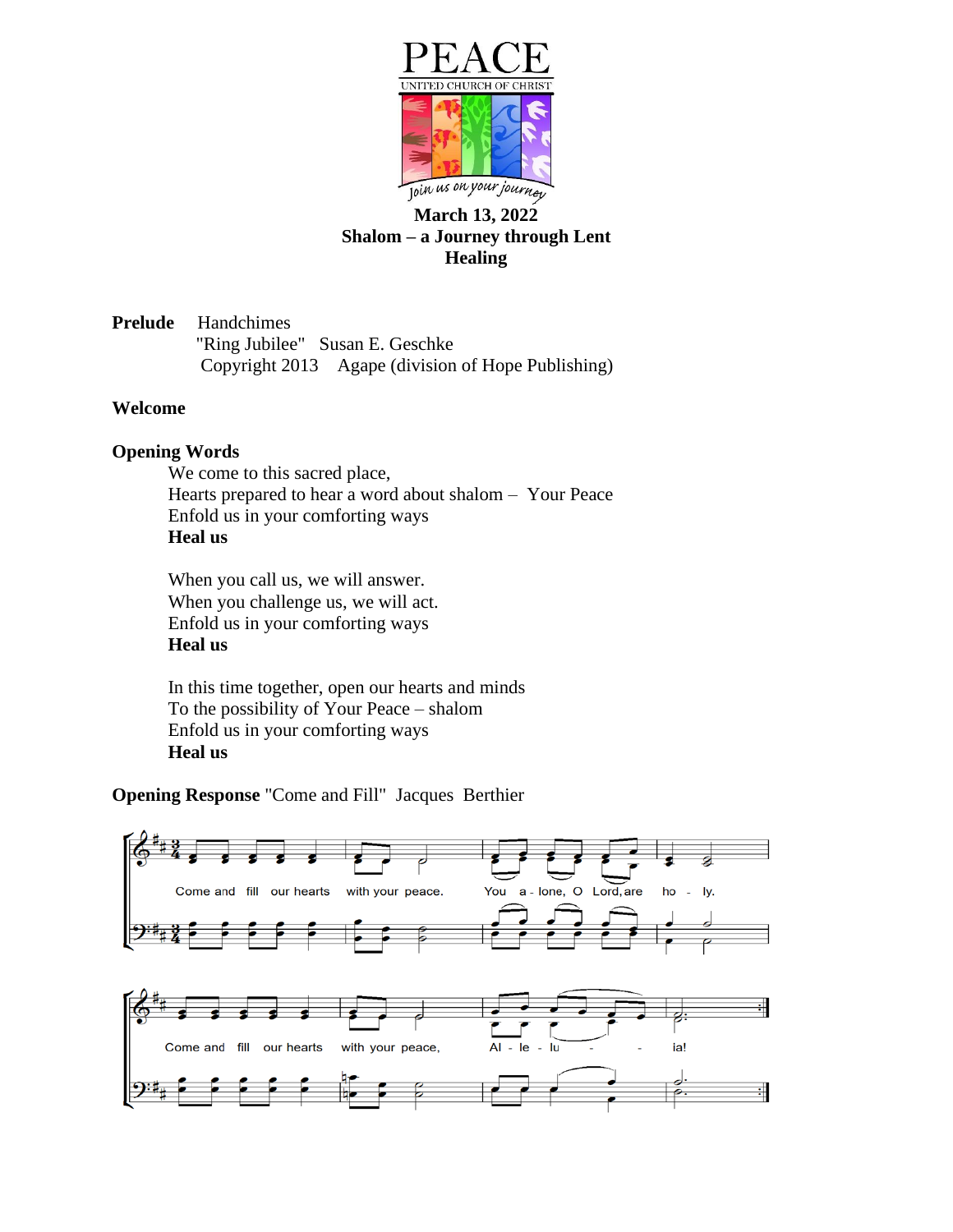## **Prayer of Invocation** Dom Helder Camara

Come Holy One! Do not smile and say you are already with us. Millions do not know you and to us who do, what is the difference? What is the point of your presence if our lives do not alter? Change our lives, Shatter our complacency. Make your word our life's purpose. Take away the quietness of a clear conscience. Press us uncomfortably. For only thus that other peace is made, your peace. Amen

## **Children's Time**

**The Witness of Music** Handchimes "Sweet Hour of Prayer" arr. Sandra Eithun Copyright 2008 Choristers Guild

#### **Readings:**

#### **Luke 8:40-55**

Now when Jesus returned, the crowd welcomed him, for they were all waiting for him. Just then there came a man named Jairus, a leader of the synagogue. He fell at Jesus' feet and begged him to come to his house, for he had an only daughter, about twelve years old, who was dying.

As he went, the crowds pressed in on him. Now there was a woman who had been suffering from hemorrhages for twelve years; and though she had spent all she had on physicians, no one could cure her. She came up behind him and touched the fringe of his clothes, and immediately her hemorrhage stopped. Then Jesus asked, 'Who touched me?' When all denied it, Peter said, 'Master, the crowds surround you and press in on you.' But Jesus said, 'Someone touched me; for I noticed that power had gone out from me.' When the woman saw that she could not remain hidden, she came trembling; and falling down before him, she declared in the presence of all the people why she had touched him, and how she had been immediately healed. He said to her, 'Daughter, your faith has made you well; go in peace.'

While he was still speaking, someone came from the leader's house to say, 'Your daughter is dead; do not trouble the teacher any longer.' When Jesus heard this, he replied, 'Do not fear. Only believe, and she will be saved.' When he came to the house, he did not allow anyone to enter with him, except Peter, John, and James, and the child's father and mother. They were all weeping and wailing for her; but he said, 'Do not weep;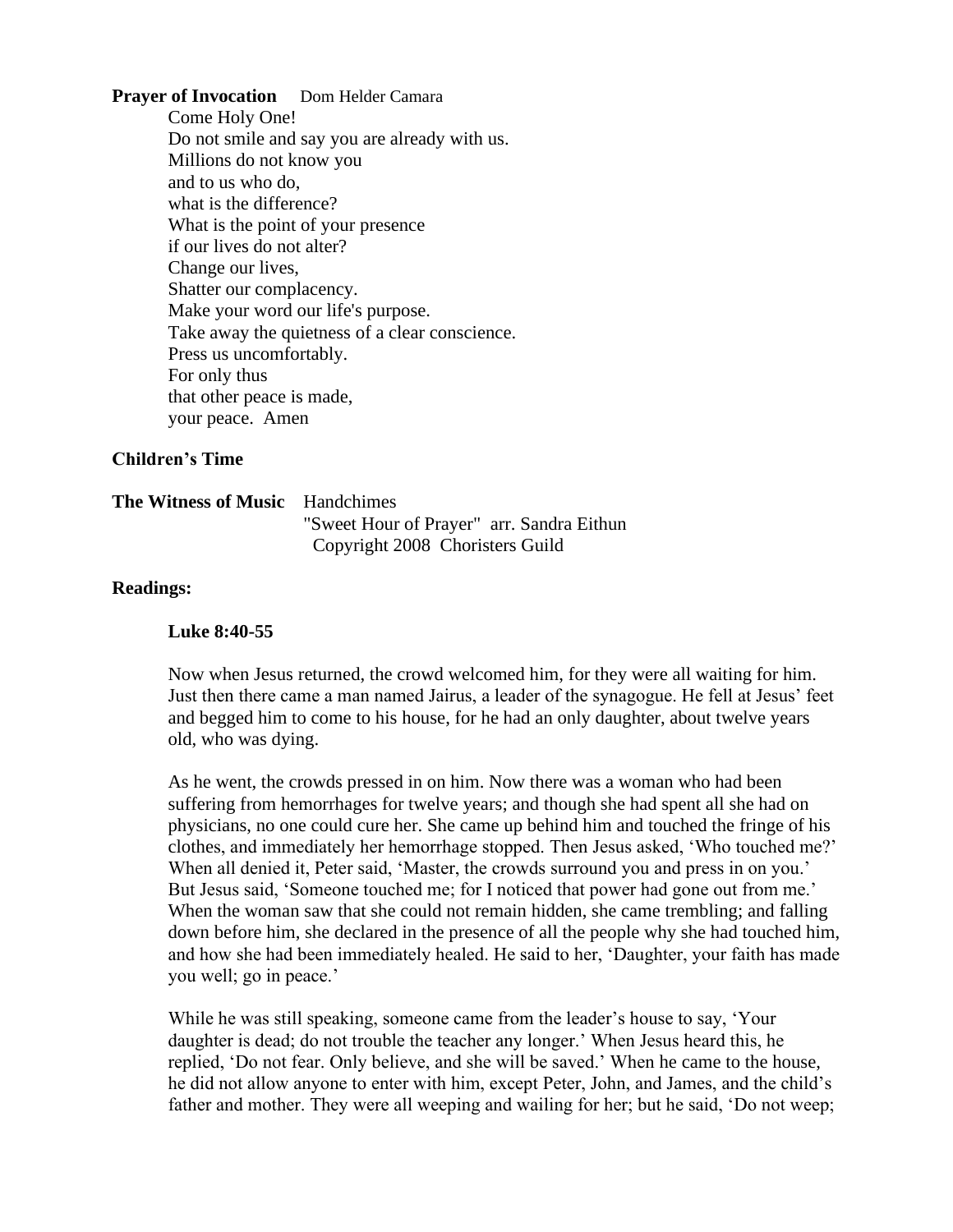for she is not dead but sleeping.' And they laughed at him, knowing that she was dead. But he took her by the hand and called out, 'Child, get up!' Her spirit returned, and she got up at once. Then he directed them to give her something to eat.

# **To the Moon by Jan Richardson**

With my face to the moon I confess, and she hears me, offering her comfort as she glides among the trees. She doesn't need my body, and she doesn't want my blood; she just wraps me in her brightness and she tells me I am good.

# **For the wisdom contained in these holy words, we give thanks. Amen**

## **Sermon Rev. Wendy Bruner**



**Hymn** "We Come to You for Healing, God"